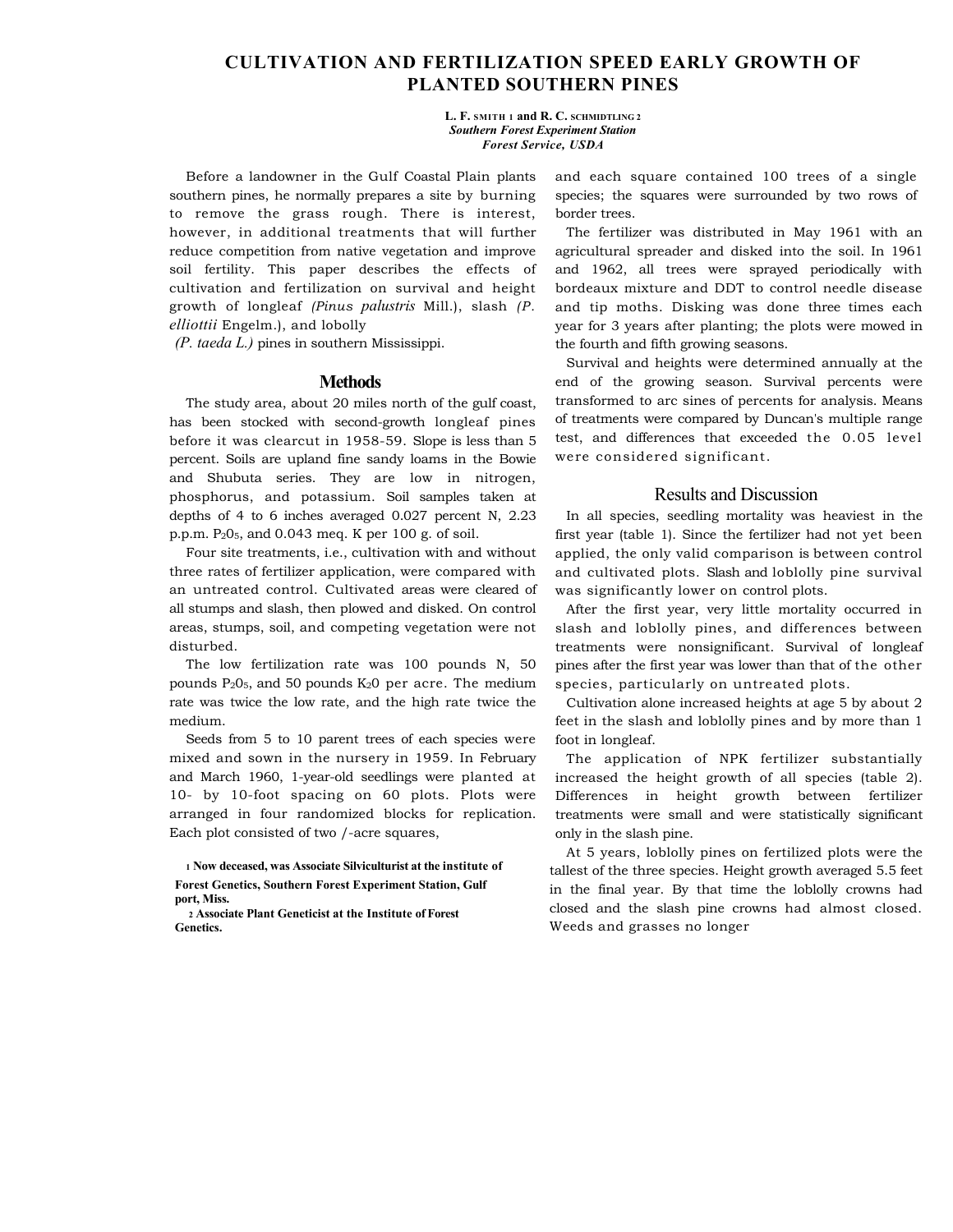|  | TABLE 1.—Survival after 1 and 5 years |  |  |  |
|--|---------------------------------------|--|--|--|
|  |                                       |  |  |  |

| [LONGLEAF]                                              |                         |          |
|---------------------------------------------------------|-------------------------|----------|
| Plots                                                   | $1st$ year <sup>1</sup> | 5th year |
|                                                         | Percent                 | Percent  |
| Cultivated:                                             |                         |          |
| No fertilizer                                           | 83.4                    | 80.5     |
| $200$ pounds                                            | 82.8                    | 77.3     |
| "<br>400<br>--------------                              | 84.3                    | 78.2     |
| 66<br>800<br>--------------                             | 81.1                    | 70.6     |
| $Control$ <sub>n-</sub> -------------------             | 74.8                    | 63.8     |
| [LOBLOLLY]                                              |                         |          |
| Cultivated:                                             |                         |          |
| No fertilizer _ _ _ _ _ _ _ _ _ _ _ _                   | 86.5                    | 85.8     |
| $200$ pounds _______________                            | 87.1                    | 86.4     |
| 66<br>400<br>--------------                             | 90.5                    | 88.4     |
| 66<br>800<br>--------------                             | 90.1                    | 87.6     |
|                                                         | $77.3*$                 | 76.5     |
| [SLASH]                                                 |                         |          |
| Cultivated:                                             |                         |          |
| No fertilizer _ _ _ _ _ _ _ _ _ _ _ _                   | 80.5                    | 77.3     |
| $200$ pounds                                            | 79.5                    | 77.0     |
| 66<br>400<br>--------------                             | 81.8                    | 78.4     |
| ٤٤<br>800<br>--------------                             | 77.8                    | 76.0     |
| Control<br>the control of the control of the control of | $65.4*$                 | 64.3     |
|                                                         |                         |          |

<sup>1</sup> First year survival was analyzed by a "t" test contrasting cultivated with uncultivated. Starred control values differ significantly from the cultivated means at the 0.05 level.

offered serious competition except on check plots.

Treatments increased the period of active growth and the number of annual internodes. Flushing began about the same date in all treatments but continued later in the fall on fertilized plots. Slash and loblolly pines developed two or three flushes annually on the check plots and five or six on the fertilized plots.

Coefficients of variation in 5-year heights differed among treatments in the three species (table 3). Variation was largest in longleaf pine, mostly because of the distinctive juvenile growth habit of that species. In slash and loblolly pines, height variation was about twice as large on the unfertilized and control plots as on those fertilized. In those two species, coefficients for all three fertilizer treatments were about equal. Apparently, fertilizing reduced microsite differences.

Early initiation of height growth is important in the successful establishment of longleaf plantations. Seedlings in the grass stage are susceptible to brown spot defoliation but develop beyond the range of infection soon after height growth begins.

Only 7 percent of the longleaf controls had begun height growth after 3 years in the field, compared

| TABLE 2.—Average tree heights after 5 years 1 |  |  |
|-----------------------------------------------|--|--|
|                                               |  |  |

|                |               |               |            | Cultivated plots |            |
|----------------|---------------|---------------|------------|------------------|------------|
| <b>Species</b> | Control plots | No fertilizer | 200 pounds | 400 pounds       | 800 pounds |
|                | Feet          | Feet          | Feet       | Feet             | Feet       |
| Longleaf       | 1.16          | 2.40          | 7.07       | 8.15             | 8.05       |
| Slash.         | 6.16          | 8.86          | 13.15      | 14.80            | 14.93      |
| Lobloly        | 6.84          | 8.67          | 16.59      | 17.04            | 17.75      |

<sup>1</sup>Differences in height were analyzed by Duncan's multiple range test; means above the same line do not differ at the 0.05 level of significance.

| TABLE 3.—Coefficients of variation of 5-year heights |  |  |  |  |  |  |  |  |
|------------------------------------------------------|--|--|--|--|--|--|--|--|
|------------------------------------------------------|--|--|--|--|--|--|--|--|

| <b>Species</b>           |               | Fertilizer on cultivated plots |            |            |            |  |  |  |
|--------------------------|---------------|--------------------------------|------------|------------|------------|--|--|--|
|                          | Control plots | None                           | 200 pounds | 400 pounds | 800 pounds |  |  |  |
|                          | Percent       | Percent                        | Percent    | Percent    | Percent    |  |  |  |
| Longleaf                 | 103.          | 58                             | 35         | 35         | 34         |  |  |  |
| $Slash$ <sub>-----</sub> | 32            | 26                             | 16         | 15         | 16         |  |  |  |
| Loblolly                 | 33            | 33                             | 16         | 14         | 13         |  |  |  |